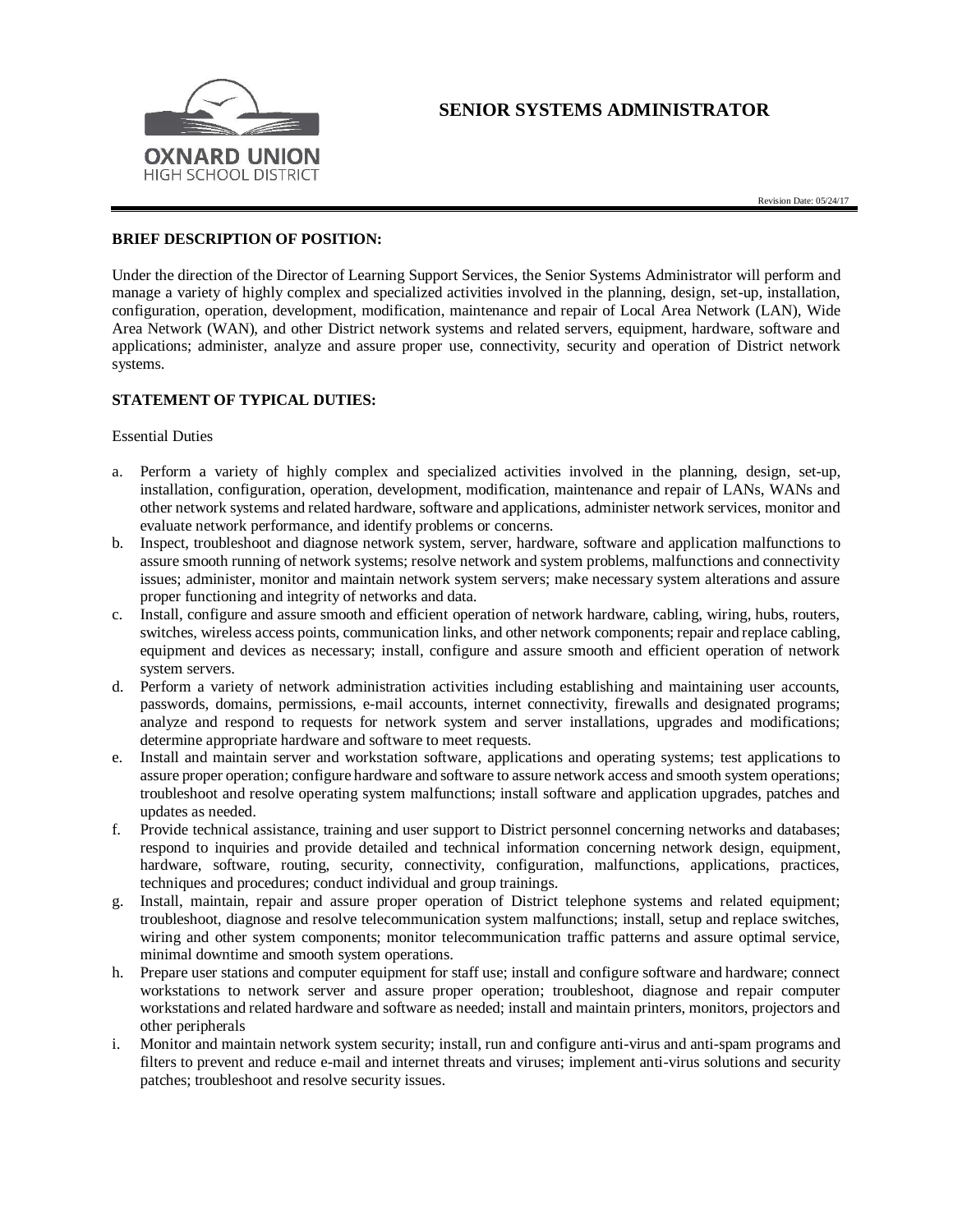- j. Participate in the planning, design, installation, configuration and modification of LANs, WANs and other network systems; estimate equipment, material, hardware, hardware, time and cost requirements for network.
- k. Provide for the effective and efficient storage, retrieval, customization and archiving of data on servers; troubleshoot and resolve network and server-related database problems and malfunctions; assure data integrity; move, compress and delete files to provide for program running as needed.
- l. Monitor, control and assure proper network usage, security, traffic, resource allocation, bandwidth and connectivity; analyze and correct security-related connectivity issues; install and maintain content filtering hardware and software.
- m. Communicate with District personnel and various outside agencies to exchange information and resolve issues or concerns.
- n. Operate a variety of computers, servers, peripherals and specialized software; utilize standard hand tools; drive a vehicle to conduct work.
- o. Research and evaluate new technologies for possible implementation; confer with users concerning system needs; provide recommendations concerning the purchasing and implementation of new technologies including network hardware and software.
- p. Maintain various records related to network systems, servers, hardware, software, installations and assigned activities; maintain and update diagrams of District network infrastructure and communication links.
- q. Attend mandatory trainings as required by your position. Remain abreast of current trends and practices related to network design and implementation in an educational environment.
- r. Performs other duties as assigned. Follows OUHSD rules, policies, procedures, applicable laws, and standards. Must be flexible to work outside normal business hours. Ability to be a team player and willingness to lend a hand with any projects.

# **KNOWLEDGE AND ABILITIES:**

Knowledge:

- Practices, procedures and techniques involved in the planning, design, set-up, installation, configuration, operation, development, modification, maintenance and repair of LANs, WANs and other network systems and related hardware, software and applications
- Principles, methods and procedures of operating computers, networks and peripheral equipment
- Network utilities and design and program applications
- Networking standards, requirements, layout and infrastructure related to educational organizations
- Materials, methods and tools used in the operation, installation and repair of computer and network systems
- WAN and LAN usage, implementation and network terminology
- Principles, theories and techniques of network design
- Applicable types of cabling systems, servers, hubs, routers and other related equipment Installation, maintenance and repair of computer hardware, software and peripheral equipment
- Principles and techniques of systems and network analysis
- Computer hardware systems, software applications and networking standards utilized by the District
- Documentation, record-keeping and report preparation techniques
- Interpersonal skills using tact, patience and courtesy
- Oral and written communication skills.

Ability to:

- Perform a variety of highly complex and specialized activities involved in the planning, design, set-up, installation, configuration, operation, development, modification, maintenance and repair of LANs, WANs and other network systems and related hardware, software and applications;
- Administer, evaluate and modify network systems to assure proper operation and connectivity;
- Troubleshoot, diagnose and resolve problems with computers, networks, hardware, software and related peripherals;
- Participate in the planning, design, installation, configuration and modification of LANs and WANs;
- Install and assure proper operation of server and workstation software and applications; Perform a variety of network administration activities including establishing and maintaining user accounts, passwords, security applications, e-mail accounts and internet connectivity;
- Repair and replace network hardware as needed;
- Maintain network system security, servers and databases;
- Provide for effective and efficient storage, retrieval, customization and archiving of data;
- Install, configure and document network hardware, cabling and related equipment; Meet schedules and time lines;
- Work independently with little direction;